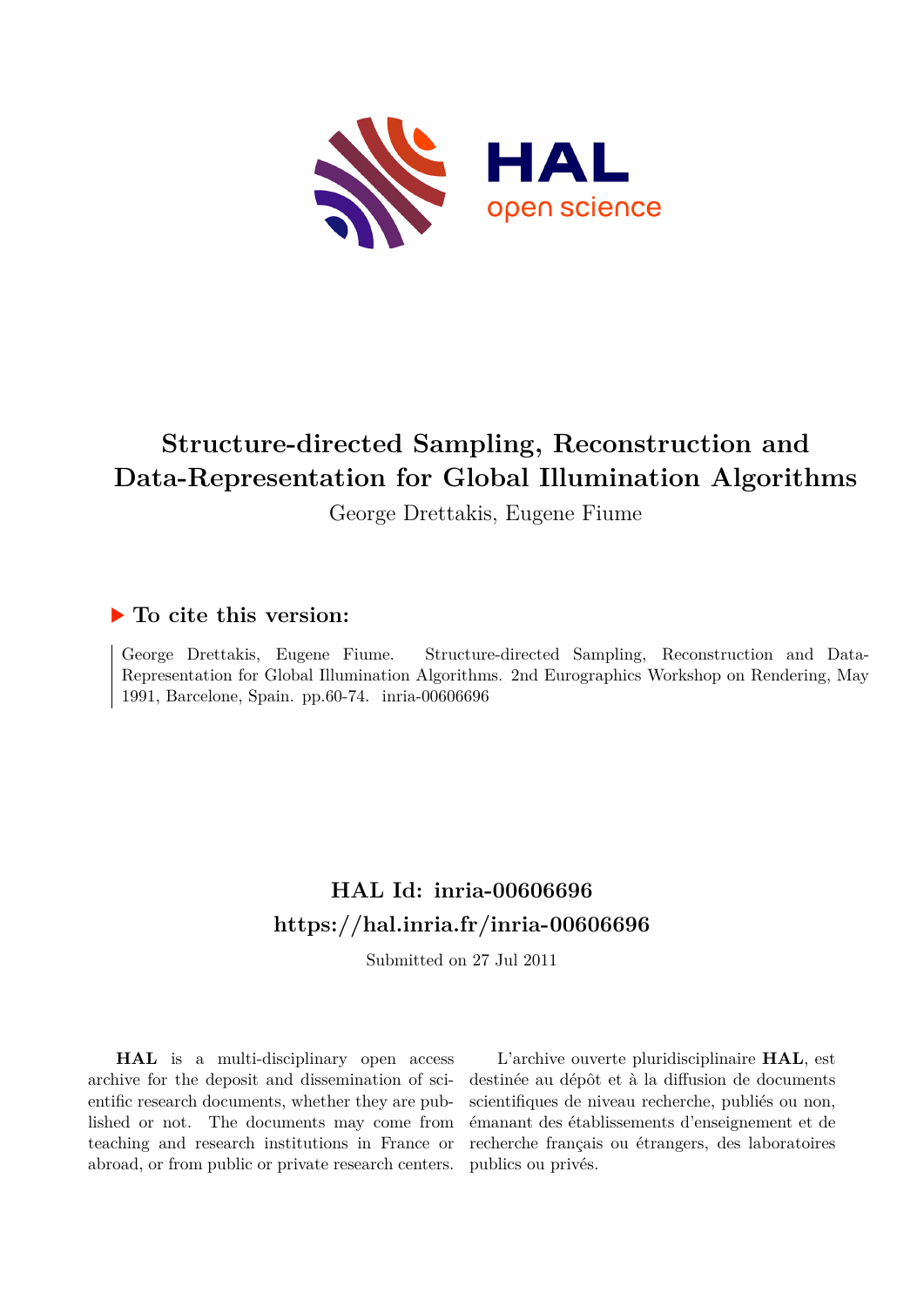2 *nd* Eurographics Workshop on Rendering, Barcelona, Spain, 1991. Published as "Photorealistic Rendering in Computer Graphics", Springer-Verlag.

# **Structure-Directed Sampling, Reconstruction, and Data Representation for Global Illumination**

George Drettakis Eugene Fiume

## **Abstract**

The structure of the sampling and reconstruction process, as well as that of the scene and its data representation, can be utilised to effect significant benefits in global illumination algorithms. As an introduction, previous methods that have utilised this structure are reviewed and some possible improvements are suggested. A new framework is then introduced that utilises the concept of an *oracle* as an abstraction to provide information about the complex computational processes of global illumination. This framework is based on the recognition of the relevant aspects of scene structure, the description of the problems to be solved in terms of oracles, the use of structure to create approximations to the oracles, and finally techniques to monitor the cost, error and quality of the approximations. Each aspect of the framework is discussed in detail, presenting certain oracles that are useful for global illumination algorithms. Two examples of its application are presented. The first example is a simple local illumination problem, that allows us to consider several aspects of the oracle methodology. The second example uses the framework to enhance the progressive refinement radiosity based solution to global illumination. Both examples illustrate the benefits of the proposed framework. Finally, some suggestions are made for future research directions.

## **1. Introduction**

The sampling theorem for the digital representation of continuous signals places exact constraints on the class of signals that are expressible when using a fixed set of regularly-spaced samples. For our purposes, the "signal" will be an illumination function defined throughout a scene. Many signals can interpolate any finite set of sample values, and the ''least complex'' of these signals, which is usually an alias for a more desirable signal, is unlikely to be visually satisfactory, unless we are careful to use prefiltering to reduce the class of signals that we intend to represent. The additional facts that, in computer graphics, reconstruction mechanisms in displays are often beyond our control, and that illumination signals inherently have significant high-frequency content, implies that the sampling rate should be even further increased; if this is not possible, then an even smaller class of signals can be faithfully represented. This gloomy news is of course simply a paraphrasing of well-known results from signal theory. However, for several reasons, the news is not nearly as bad as the theory suggests. First, results from texture mapping have shown that careful filtering can dramatically improve image quality using a fixed sampling rate. This suggests that current sampling rates are generally visually adequate. Second, the human visual system appears to be fairly adept at coping with some forms of noise. Third, our *knowledge* of scene structure and of the rendering process can be used to reduce the set of samples required to represent a given illumination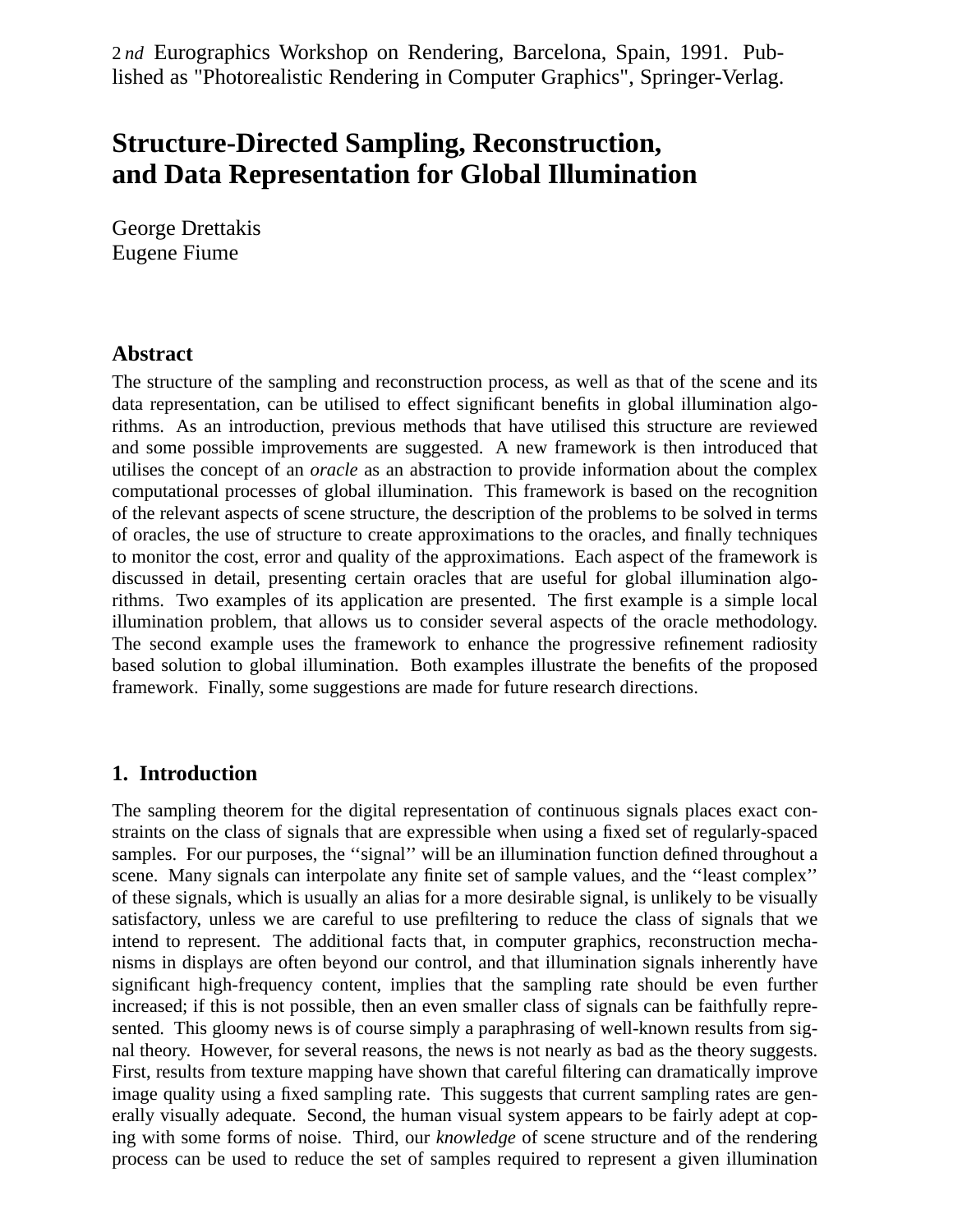signal. If we are careful, therefore, a much smaller set of illumination samples (associated to objects in space) than the set of image samples can be taken. The problem of creating a rectangular set of pixel samples then reduces to performing an appropriate resampling of the set of illumination samples.

Global illumination models and their corresponding algorithms typically require a large amount of storage and computation to simulate light-object interactions, and to finally generate a two-dimensional image. In this paper we introduce the idea of using *structure*-directed rendering to effect significant computational and storage savings. There are two relevant aspects of structure in the rendering process. The first is the structure of the actual scene, and that of its data representation. The second is the structure that exists in, or is imposed on, the sampling and reconstruction process during image generation.

We will propose a framework that utilises these forms of structure, with two main goals in mind. First, to achieve better understanding of global illumination and the rendering process, and second, to develop a set of suitable abstractions and conceptual mechanisms that will lead to better algorithms for rendering. The framework that we will introduce hinges on the following four components: (i) the identification of the aspects of the scene and sampling/reconstruction structure that are relevant for the specific problem being solved, (ii) the development of the *oracle* concept, which is a convenient abstraction allowing us to reason about illumination and rendering, (iii) the development of approximations to these oracles that will lead to algorithms and practical solutions, and (iv) error and quality metrics allowing us to evaluate the quality of the approximations developed.

Before entering a detailed discussion of this framework, we will try to give an intuitive feeling for how knowledge of structure can be used in rendering. The first example is the selection of samples to be used in illumination calculations. If we have a totally diffuse environment, we only require a small number of samples, placed at locations on the surfaces where there is a significant change in illumination. With appropriate reconstruction kernels to interpolate these sample values, accurate pictures can be produced from very little information. If we compare this to the amount of information required in a traditional radiosity-based solution, where the surfaces have to be blindly subdivided into patches, and possibly elements, we see that there are significant savings to be had (see Fig. 1). If a process existed that could choose the best sample locations and the best filters for reconstruction, it would in effect be an *oracle* for image synthesis. In its pure and perfect form, such a process is infeasible, since it would require previous knowledge of the distribution of illumination, a way to minimise the number of samples selected and also an inverse-reconstruction solution to choose the appropriate filters. Nevertheless, a number of meaningful approximations to an ideal oracle can be made, using known properties of a given scene, and structuring the sampling and reconstruction process.





Sparse Sampling Patch-based subdivision **Fig. 1: Gains from Sparse Sampling**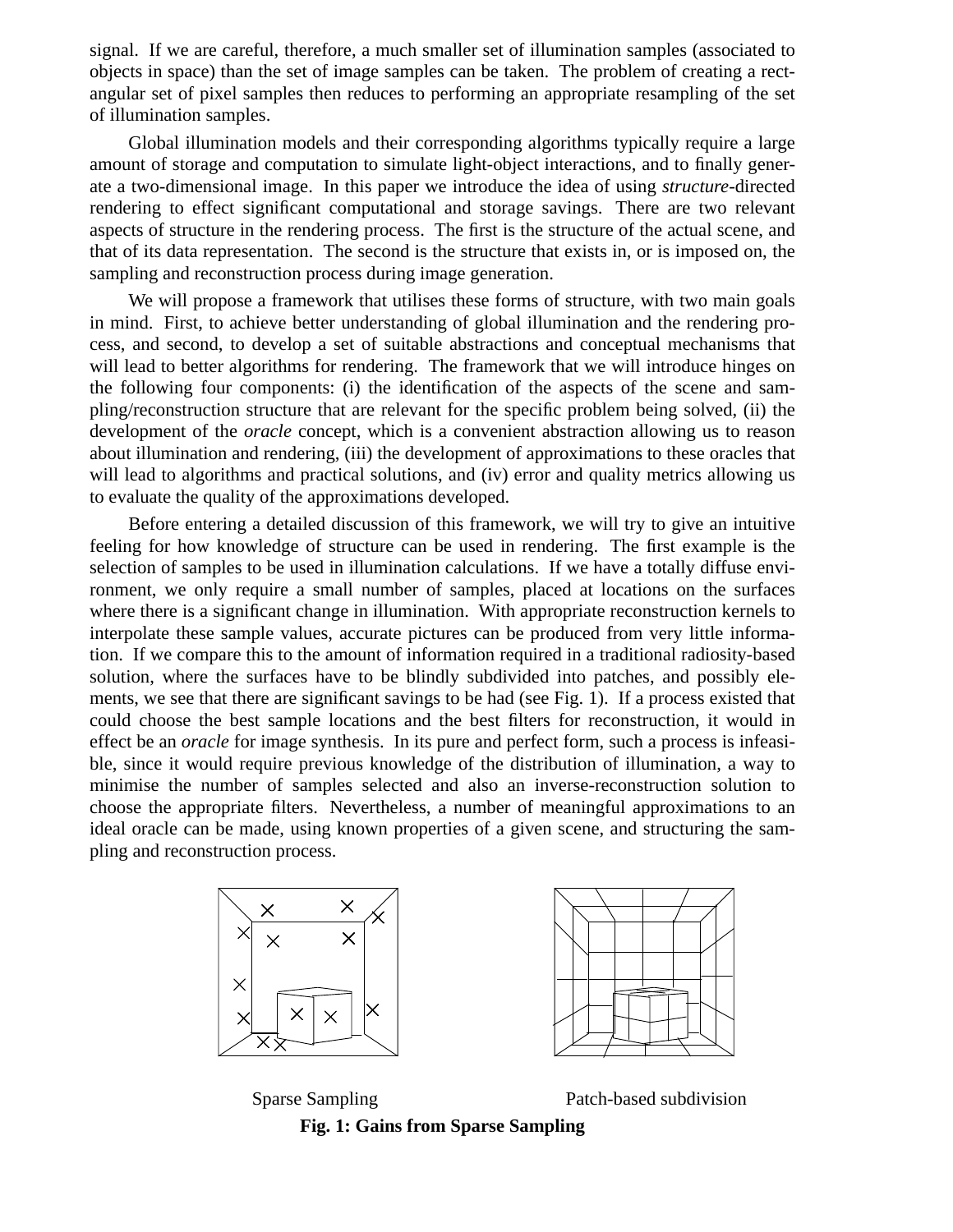A second example illustrating a similar concept is that of *importance sampling* in Monte Carlo methods. In effect, an ideal importance sampling technique attempts to concentrate the samples taken to approximate an illumination integral, based on visibility and light power information, on those regions that contain the largest amount of information (Hammersly and Handscomb 1964). Again, given an appropriate *oracle*, the computation of an integral over a hemisphere around a point collecting or shooting illumination, could be sped up considerably. The oracle would identify which parts of the hemisphere contribute the most to the integral, and the sampling operation of space would then be limited to these regions. Utilisation of knowledge about scene structure, sample placement information and corresponding reconstruction techniques, can allow an approximation of such an oracle.

-3-

The concept of structured rendering has appeared in various forms in previous work. In the following section we review such techniques, and discuss how further use of structure could enhance these methods. In the next section we introduce our proposed framework. This involves a discussion of scene properties used in the rendering process, identifying which of these are more important for global illumination. We then discuss the oracle concept in more detail and how such abstractions can be approximated. Some error and quality measures are then proposed. We continue with two examples. In the first, a fully detailed casestudy is presented, in which the framework is applied to solve a simple shading problem. To give an indication of how the framework applies to global illumination problems, the second example shows how a set of approximations can result in certain benefits to the progressive refinement, radiosity-based algorithm. We close with a discussion and suggestions for future research. Throughout the text we refer to the sampling operation performed by a grid superimposed on the image-plane as *image-sampling*; the term *space-sampling* refers to the operation of sampling the hemisphere above a point or area to determine illumination.

## **2. The Use of Structure in Previous Approaches**

Structure, either in the form of the data-representation scheme, or in the sampling and reconstruction process, has been previously utilised to varying degrees. We will concentrate on a limited number of approaches, in which some effort has been made to *combine* more than one aspect of structure to attain a certain goal, thus allowing us to illustrate the importance of the concept of using an integrated approach. We examine cases from both the ray-tracing and the radiosity-based global illumination model.

## **2.1. Ray-Tracing Approaches**

Ward et al. in (Ward et al. 1988) and (Ward and Rubinstein 1988) discuss a sparse sampling technique for the calculation of diffuse illumination in a ray-tracing environment. Four instances of structure are utilised in this method.

*Sparse Sample Selection*. When a ray intersects a surface, diffuse illumination is calculated in one of two ways: the neighbourhood is searched to determine if there are enough diffuse samples nearby, in which case an interpolation is performed, otherwise a hemispherical integral is approximated using a Monte Carlo technique. An error metric based on distance between samples and a weighting function, derived from this distance, is used for sample selection and interpolation respectively.

*Stratified Sampling*. The Monte Carlo integral is calculated by segmenting the hemisphere into equal regions to effect faster convergence than a simple ''crude'' (Hammersly and Handscomb 1964) or ''blind'' Monte Carlo solution.

*Data Structure Utilisation for Sample Location*. The sparse samples described above are located using a data-structure that maintains a list of such samples allowing faster access, for interpolation and neighbourhood sample determination.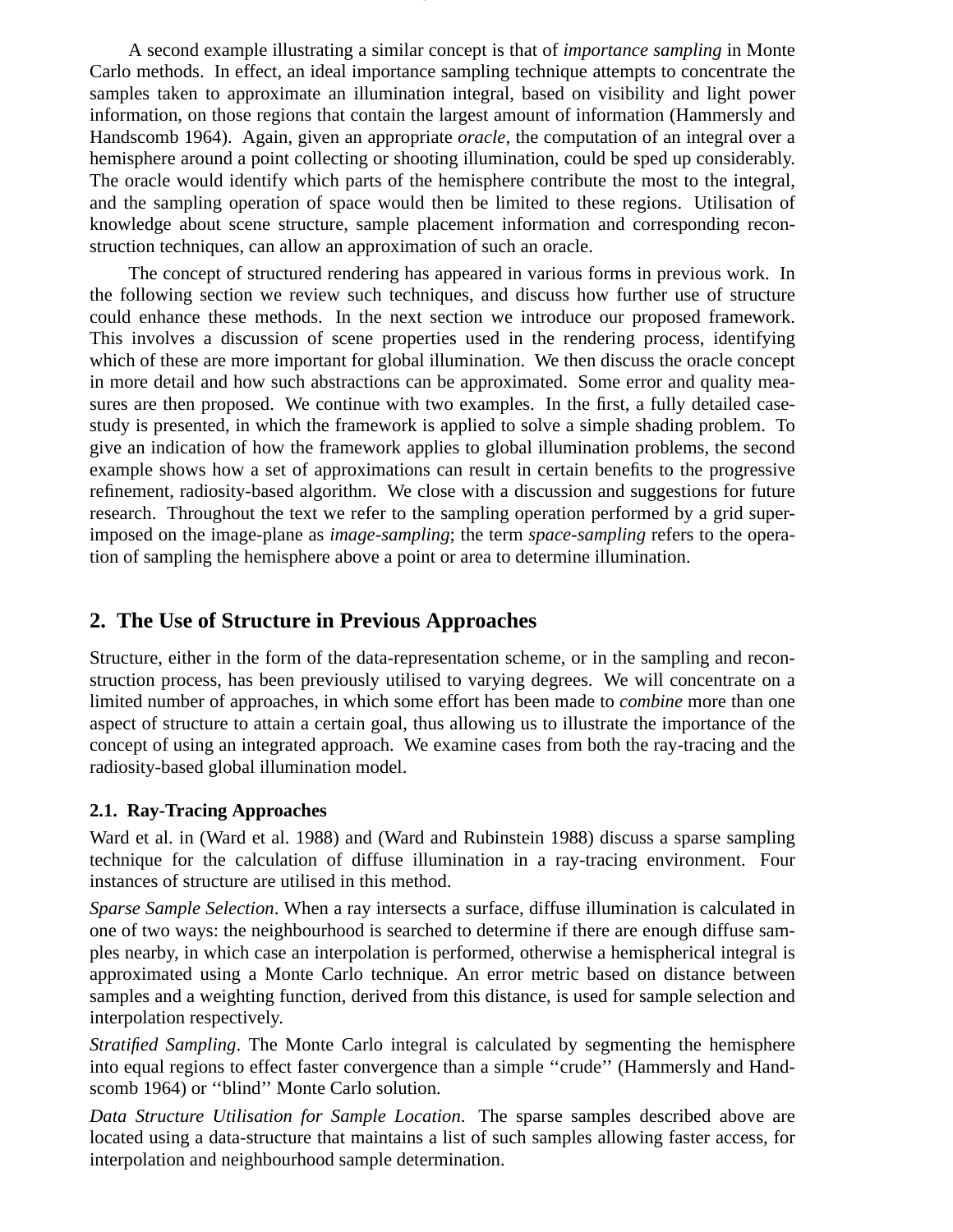*Simple Reconstruction*. For reconstruction, the weights used in the interpolation of the diffuse sample values are based on the distance of the point to be shaded to the various sample locations.

In this method, the scene structure, encoded in the octree, is used in the sample selection and interpolation calculations, resulting in significant computational savings. The sample selection process utilises structure in the following sense: (a) new samples are chosen based on an error approximation metric, and (b) when the new values require an integration to be performed, the nature of the hemisphere sampling operation is taken into account to allow the usage of stratified sampling. In addition, the sample selection metric is used in the specification of the weights for reconstruction, albeit in a somewhat arbitrary fashion.

Thomas et al. (Thomas et al. 1989) introduce the *cover* data representation scheme to enchance the ray-tracing algorithm, that allows efficient determination of shadow boundaries and contours. This is a form of structured data representation for sparse image-sampling.

*Cover Data Structure*. Each object is covered by an inside and an outside cover that are then intersected with the ray to determine proximity to silhouette contours and shadow boundaries.

*Sparse Pixel Sampling*. Instead of sampling every pixel in a scan-line, pixels are sampled in a uniformly sparse fashion. When a region of interest is identified by the covers, denser sampling is employed.

The algorithm just described introduces a new data-representation scheme (the covers), specifically built to aid in the determination of the required image sampling rate. This is an example of a new structure being imposed on an existing rendering process (ray-tracing), as opposed to the recognition of underlying or previously existing structure.

## **2.2. Radiosity-Based Approaches**

In the radiosity-based approaches, data-representation structure exists in all scenes, due to the subdivision of the surfaces into planar patches, that are essentially area samples in the rendering process (Goral et al. 1984). Moreover, the hemi-cube (Cohen and Greenberg 1986) defines the way in which the three-dimensional space is sampled. Both these aspects are simple forms of structure, but are not specific attempts to achieve benefit from either recognising, or imposing new, structure in the rendering process of the specified algorithm. Nevertheless, there have been cases that do introduce or utilise such information, and we discuss them in what follows.

*Substructuring*. The substructuring technique (Cohen et al. 1986) introduces an additional level of subdivision that is used to sample the patches in the hemi-cube computation. The additional subdivision, in essence a hierarchical sampling approach, occurs when deemed necessary by examining the variation of the radiosity values calculated on a surface. An iterative approach is used until desirable convergence is achieved. Space supersampling is thus achieved by the introduction of subsamples, called *elements*. One way of viewing the substructuring process, is that the knowledge of scene structure conveyed by the radiosity gradient is used to determine the sampling rate and to improve image quality.

*Ray-Tracing Sampling*. In (Wallace et al. 1989) an alternative to the hemi-cube sampling approach is introduced, as applied to the progressive refinement solution (Cohen et al. 1988, Chen 1989). All elements in the scene receive power, but an adaptive sampling approach is used when such sampling of a source (an emitting patch), is required. This adaptive technique is based on the magnitude of the contribution of each region of the source to the form-factor, that depends on the geometrical configuration. The use of adaptive sampling imposes a different structure in the sampling process, utilising knowledge of scene geometry information.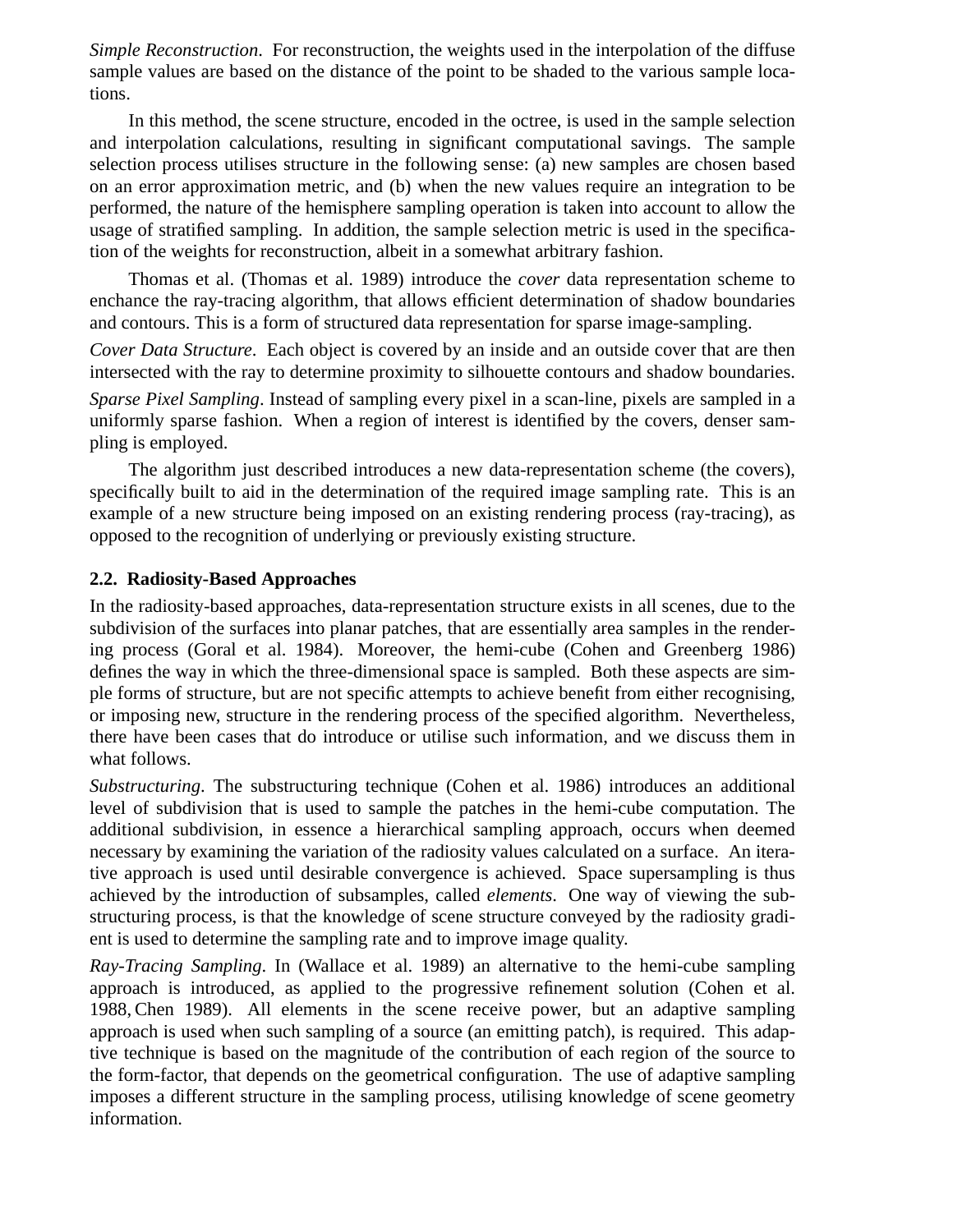In these methods, there has been some interaction of the structure of the underlying data representation (patches or elements) and the process of space sampling to determine formfactors. Here, as in the ray-tracing approaches, reconstruction has received little attention. This is due to the fact that simple interpolation schemes usually suffice for the purposes of the diffuse environments modelled, at least for the image-sampling case. Finally the viewindependence constraint has limited the introduction of new data representation schemes (such as space subdivision) that could be utilised in the space-sampling process.

-5-

## **2.3. Additional Structure Utilisation in Existing Techniques**

We now discuss some possible enhancements to the methods described above, that will give a broader view of how the knowledge of structure can be beneficial. For illumination models based on ray-tracing or on radiosity, significant benefits can be achieved, either with the introduction of different data representation, or by taking advantage of existing aspects of the rendering process. We discuss a few such possible improvements to existing methods.

## **2.3.1. Ray Tracing**

*Sparse Sampling*. In Ward et al.'s approach, space-sampling for diffuse illumination could be enhanced by taking geometry information into account. This information could come from the octree structure, or an enhanced hierarchical representation. The stratified sampling approach for the Monte-Carlo space sampling could be improved by utilising what would amount to importance sampling methods. Techniques similar to the shadow acceleration for octrees (Woo and Amanatides 1990) could be used to determine which part of the hemisphere contributes the most significant part of illumination. This would be especially useful for the case of occluded complex environments, where the existing method is noted to have problems (Ward and Rubinstein 1988). Additional scene information, pertaining to geometry and shadows could be added to the criteria for placing samples, or calculating weights for interpolation. This would enhance the image quality. These operations would constitute a first order approximation to a sample selection oracle (see also Section 3.2).

*Covers*. Another approach to selecting the sparse grid from which to start shooting rays could be based on a scan-conversion first pass (in the spirit of (Weghorst et al. 1984)), augmented with a shadow volume calculation. The shadow boundaries and first-level contours could then be immediately located. This would allow the avoidance of all shadow casting operations for diffuse objects. In addition, the information recovered from the cover intersection operations could determine the choice of the different filters to achieve better effects, linking the cover structure to reconstruction (see also Section 3.2).

## **2.3.2. Radiosity-Based Approaches**

*Hemicube*. The hemicube calculations can benefit significantly from a different approach to patch subdivision. A pyramid of varying resolution could be used instead of maintaining one or two levels (patches and elements), similar to the idea of MIP maps (Williams 1983). A related method has been proposed in (Houle 1991) to sample linear and area light sources in an adaptive fashion. If the view independence constraint is relaxed, then an octree-type structure can be utilised to sample adaptively, concentrating again on the regions of the hemisphere that contain the most powerful and large light sources.

*Ray-Tracing Solution*. Similarly to the hemicube approach, hierarchical structures could be used to reduce computation and storage. The pyramid approach can drastically reduce the number of elements visited by each patch emission operation, since the elements will be in effect adaptively collapsed depending on projected size (onto the light-source).

In both cases, data representation would be enhanced and linked more closely to the sampling and reconstruction process. Additional information can be used in the image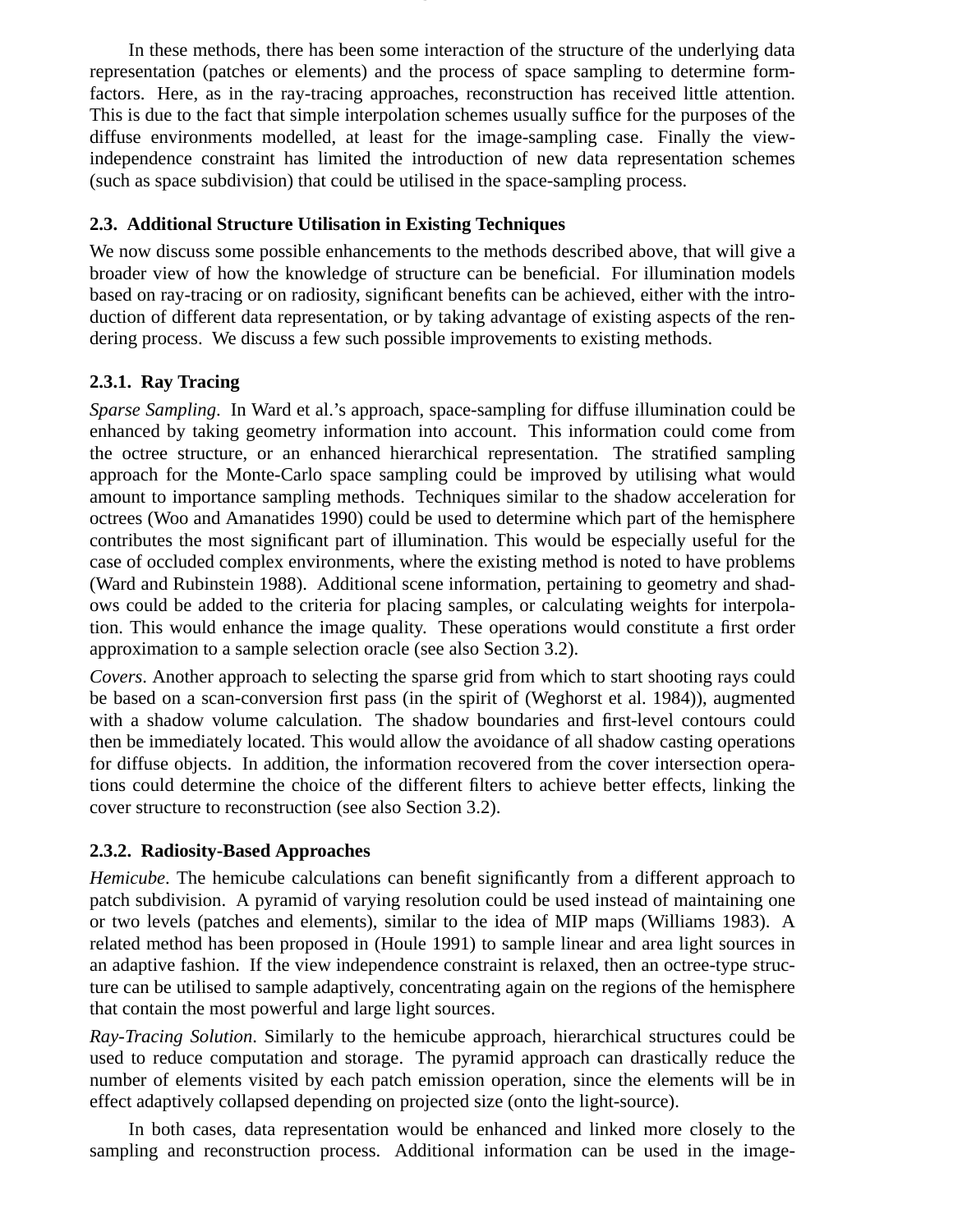sampling phase, by utilising the tagged sample concept introduced in Section 3.3.

# **3. Oracles and Structure: a New Framework for Global Illumination**

The discussion on previous work gave some intuition on what is meant by identification of scene structure, and by the imposition of structure in the sample/reconstruction processes. In addition, indications were given on how the knowledge of such structure can be beneficial to global illumination and rendering algorithms.

In this section we attempt to establish a methodology that will allow the development of systematic structure-directed approaches. Initially, we examine some of the scene properties with respect to illumination and the rendering process. We attempt to isolate those aspects of scene structure that are important, and identify appropriate methods for their representation. We view this as an initial proposal that requires future research, that will enhance our understanding of global illumination and rendering by isolating the salient structural properties of scene representation as well as sampling and reconstruction. We proceed with a discussion of oracles, that are a convenient conceptual device allowing us to reason about global illumination and rendering. By discussing ways to approximate these oracles, we show how the framework can lead to practical implementations. Finally we present some initial thoughts on determining the quality and measuring the error of these approximations.

## **3.1. Aspects of Scene Structure**

Many properties of scene structure influence the complexity of image synthesis. They can be grouped into four major categories: geometry, viewing parameters, light sources and local illumination.

*Geometry*. A great deal of scene information resides in the geometric models of the individual objects in the scene, as well as in their subsequent interaction for the purposes of determining occlusion and visibility. Geometric primitives usually include objects such as polyhedra, polygons, free-form surfaces, algebraic surfaces, etc.; the ''normal form'' for many of these objects at rendering time is a polygonal decomposition. Object descriptions sometimes include an explicit, or have a natural, parameterisation, as is the case for bicubic surfaces or patches. Others can be assigned an implicit parameterisation, to aid in such applications as texture mapping. Surface information is usually encoded in the object structure, that may include textures or complex shading model parameters. One important aspect of geometrical representation is the storage of bounding volume information, and an optional hierarchical ''level of detail'' structure (for example that in (Rubin and Whitted 1980)). Finally, the geometry of the scene can be enhanced by structuring information such as relative visibility or object proximity relationships, that are crucial, especially in light transfer calculations.

*Viewing Parameters*. The set of viewing parameters that define the contents of the final image are of extreme importance in any rendering model. A fundamental structure representing this information is the viewing pyramid, based the definition of the viewpoint, the screen size and the near and far planes. This volume allows clipping to be performed when appropriate, provides projected screen size information for objects in the scene, and allows optimisations to be performed, such as backface removal. The use of these parameters has found less use in global illumination models, such as ray-tracing or radiosity-based methods, than it has in traditional scan-line visible surface determination algorithms (Sutherland et al. 1974).

*Light Sources*. The description of light sources for a computer synthesized scene is extremely important. Primary illumination accounts for a very large number of the important visual effects that we perceive, and it has the benefit that it is somewhat simpler to calculate than secondary lighting. There are three main light source characteristics that need to be described: physical geometry, spatial and spectral light power distributions. There are a number of ways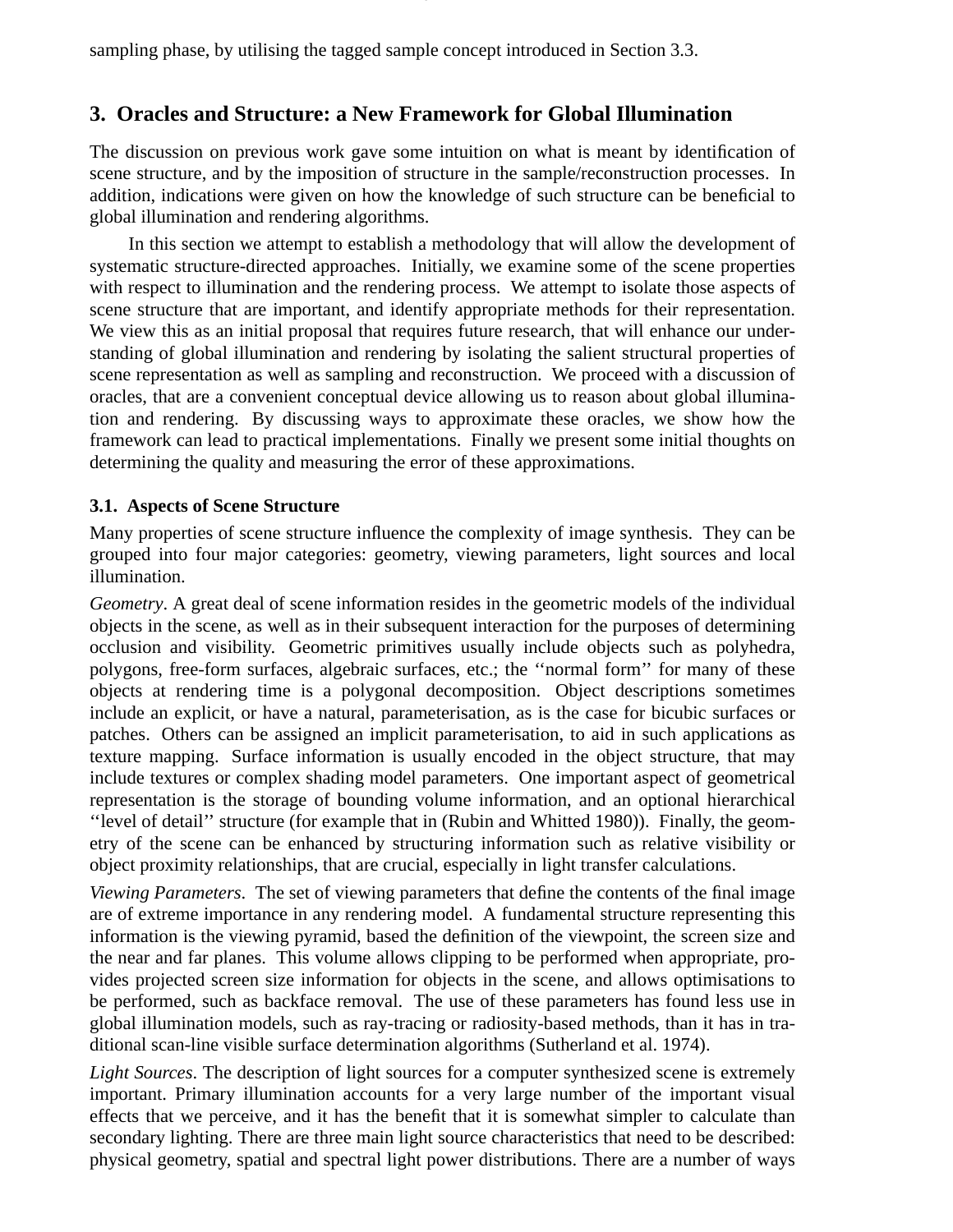that have been proposed to represent these, concentrating mainly on the latter two. Storage of simple descriptions has been used in (Verbeck and Greenberg 1984) while recent work attempts more compact representations that capitalise on scene structure (including relative light-source size, surface properties, etc.)(Houle 1991).

*Local Illumination*. Despite the increasing focus on realistic global illumination models, it is the local illumination models that characterise much of the interaction of light with objects. A local illumination model is responsible for providing low-level, often high-complexity detail. Such models typically simulate several classes of surface microstructure, anisotropy, surface self-shadowing, as well as a wide variety of isotropic spectral and spatial reflectance functions, and many forms of texture detail (such as intensity-, bump-, displacement-, environment-, and reflectance-mapping). At first blush, the problem of exploiting the structure of local illumination models may seem impossibly difficult, but this is not so. Many aspects of local surface variation are represented in compact analytic, tabular, or probabilistic forms. This suggests that approaches based on multiresolution or levels-of-detail techniques, lowpass (or scale-space) filtering, or vector quantisation would be effective.

Recognising that the above scene properties are influential is only a small part of the battle. It is now critical to develop representations that facilitate efficient evaluation where possible, and that identify problem areas of the scene. In most of the above cases, we have pointed to possibilities for efficient representations, and one goal of our research is to demonstrate how these representations are useful to the implementation of oracles.

#### **3.2. Oracles for Global Illumination**

In theoretical computer science, oracles provide an elegant way of relating problems to one another. For our purposes, an *oracle* is a fictional black box that given a request, produces an exact answer for certain aspects of the sampling and reconstruction process. They are used as decision making processes that give answers to (usually complex and difficult) questions. Oracles allow us to encapsulate complex decision making into isolated objects or entities. These objects have the ability to access information on scene structure and all aspects of the rendering process, and can therefore reach approximate or sometimes exact decisions. This abstraction, as we shall see in Section 4.1, need not be limited solely to global illumination, but can also be used in other traditional problems in computer graphics.

We present three oracles directly related to the global illumination problem, thus giving an indication of how such a mechanism can encapsulate some of the difficult selection procedures.

*Optimal Sample Selection*. The most obvious oracle that would be useful in a global illumination algorithm is one that selects the minimal set of samples located on the visible surfaces of scene *S*, from which all the pixel colours could then be satisfactorily reconstructed. Since we are determining a set of samples, a reconstruction method  $r$  is implied. As we shall see, the selection of *r* can be the result of a different oracle, but for the purposes of our definition, we assume that *r* is given. We informally define oracle  $O_{S_0S_0}$ :

$$
O_{Sasel}(S, r, q) =_{df} a sample set \{S_i\} s.t.
$$
  
 $||\{S_i\}|| = minimum, w.r.t. image quality metric q.$ 

*Optimal Space Sampling*. A second important oracle would allow us to determine the minimal set of illumination samples in the 3D environment required to accurately compute the illumination at a given point, from the surrounding hemisphere of space. Given an area *A* for which illumination is being calculated, a hemi-sphere of integration above *A*, *h*, we define oracle *OSpSa*: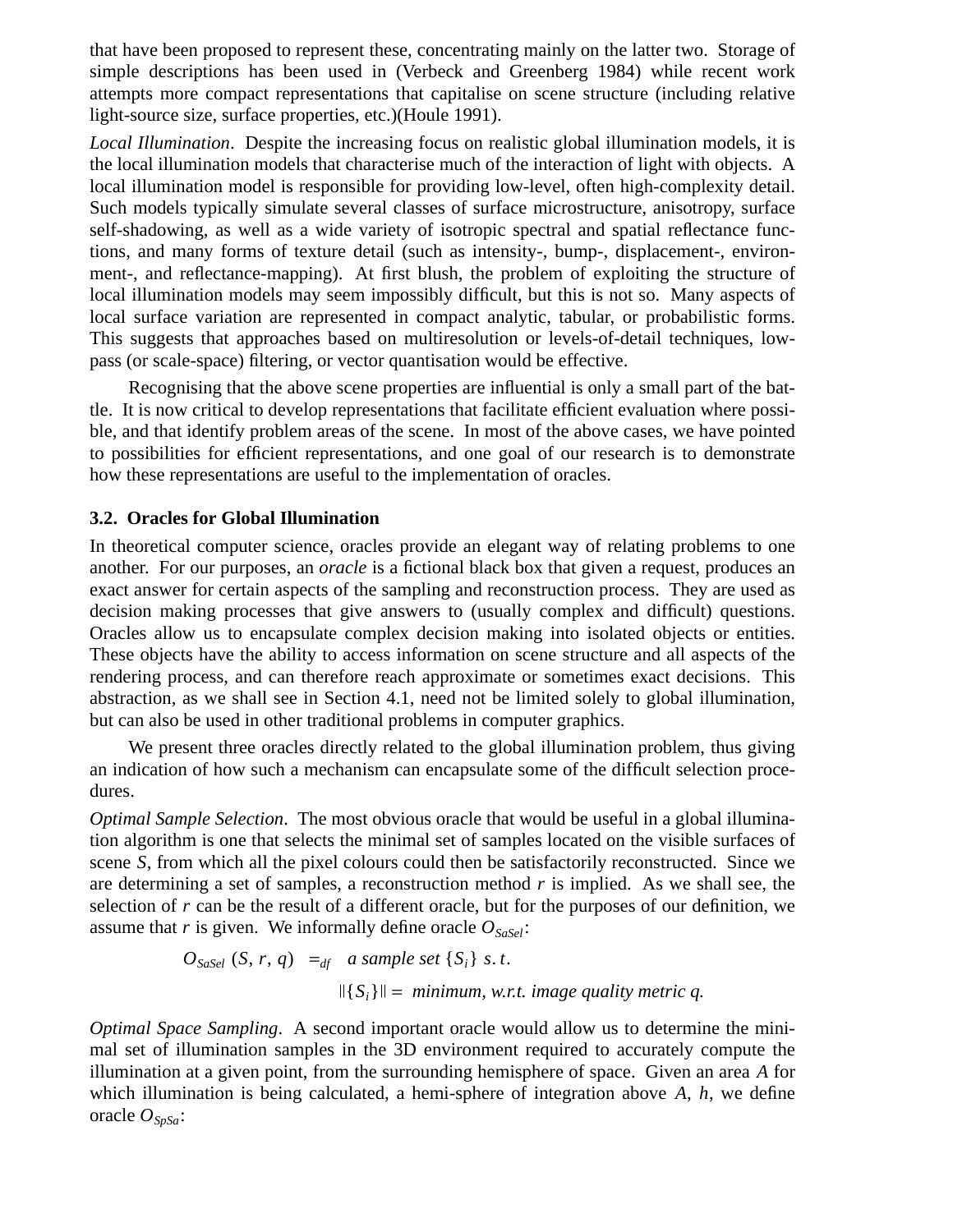$O_{SpSa}$  (*S*, *h*, *A*, *t*) =*def a* sample {*S<sub>i</sub>*} *s*. *t*.  $\| \{ S_i \} \|$  = *minimum and calcluated illumination value is within tolerance* <sup>τ</sup>

*Optimal Image Reconstruction*. A third oracle permits efficient reconstruction, and chooses the correct reconstruction kernel for each specific pixel. In this fashion the final image, reconstructed from the minimal sample set (created for example by oracle  $O_{S_0S_0I}$ ), is equivalent to the image that would be generated by a given, much more dense, image sampling operation. We define oracle  $O_{IR}$ , given sample set  $\{S_i\}$  and pixel intensity set  $\{P_i\}$  (to be calculated):

 $O_{IR}(S, \{S_i\}, \{P_i\}, \tau) =_{def} a filter set \{f_i\} s.t.$ *the time to generate*  $\{P_i\}$ *to tolerance* <sup>τ</sup> *is a minimum.*

Simple brute-force implementations of these oracles either require the solution of the problem beforehand, or are simply impossible. However, even brute-force approaches may lead to the synthesis of effective approximate oracles based on observations of an ensemble of similar problems. One reason that the formulation in terms of these oracles is actually useful is that it allows us to reason about the complex processes of illumination and rendering in a meaningful way. As such it allows us to isolate the parts that require complicated calculation and knowledge, thus enhancing our understanding of the underlying process. In addition this formulation permits the development of approximations to these oracles in an elegant fashion, achieving modularity and encapsulation of certain complex aspects of the procedures modelled, since in this way only the oracle need have access and knowledge of structure.

#### **3.3. Approximating Oracles Using Scene Structure**

When defining a problem in terms of our framework, one would typically first define the set of oracles that suit the solution. The next step would be the identification of the scene and rendering process structure that is relevant, and the salient aspects of this structure. One would attempt to identify these aspects and quantify their effect on the selection or decision making process that the oracle is designed to perform. Based on these observations and this formulation an algorithm can be created that approximates the ideal oracle, which we call an *oracle approximation*. For the purposes of discussion, from now on we will use the terms *oracle* and *oracle approximation* interchangeably, since it will be clear from the context which is meant. To clarify the concept of oracle approximations we present a high-level formulation of approximations for the oracles discussed in the previous section.

To approximate optimal sample selection oracle  $O_{S_0S_0I}$ , information from all the scene properties should be used. Light source and geometry information can be used to efficiently predict where higher sampling rates are required due to primary illumination phenomena, such as shadow boundaries or variations due to geometry or local illumination characteristics. Sample selection for secondary illumination is a much more difficult problem and must necessarily be related to the techniques for optimal space-sampling, since the space-sampling approach will determine where in space illumination will be distributed to, or collected from. This can be achieved in part by the adaptive methods described in Section 3.4.

To approximate the space-sampling oracle  $O_{SpSa}$ , geometry and viewing information must be utilised. View dependent rendering is critical in achieving low space-sampling rates, since numerous optimisations can be made due to specific geometrical configurations, relative visibility and projected size relationships between objects and the screen. ''Level of detail'' hierarchical structures as well as proximity information can result in large savings by avoiding significant computation (and storage) for parts of the scene that have little or no visible effect. It must be emphasized here that sacrificing pure view independence does not mean that the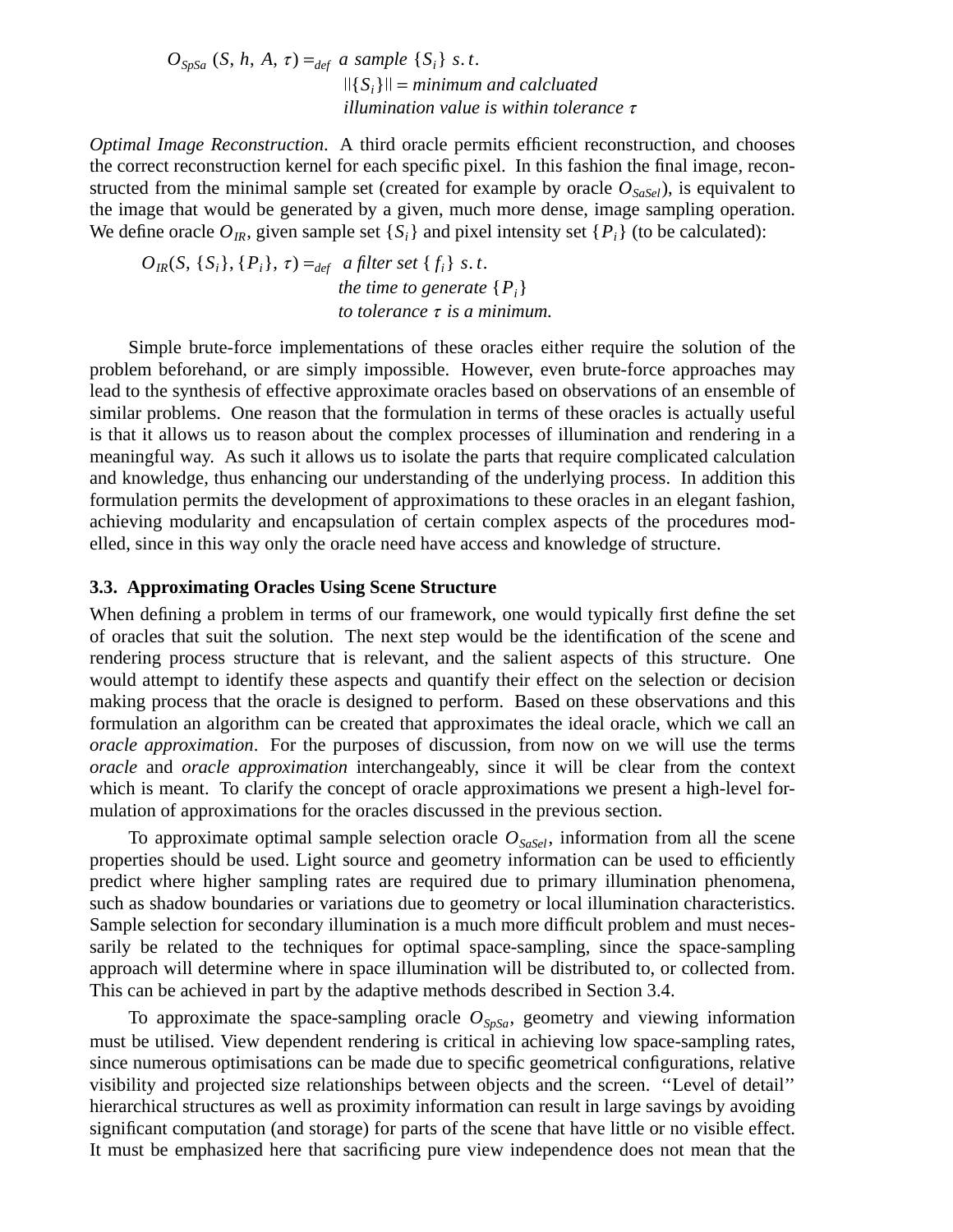ability for motion or animation is forfeited. To the contrary, a necessary addition to the structured approach to global illumination would be that of temporal structure. Such a discussion will not be included in this paper however.

-9-

For a efficient reconstruction oracle  $O_{IR}$  we introduce the notion of *tagged samples*. When the samples are chosen (by  $O_{S_4S_6}$ ) during the sample selection stage, this choice is made due to a scene property, such as geometry, or a preprocessing step, such as shadow boundary determination. The reason causing this choice is stored with the samples, so that it can be accessed in the image reconstruction process. Efficient access mechanisms can be built to determine which samples need to be consulted, and by utilising the tags for each sample, appropriate filters can be chosen, that approximate the optimal. For example, for a set of samples resulting from slowly varying diffuse illumination, wide-support blurring filters can be used, while for boundaries, smaller-support, anisotropic, or even nonlinear filters can be used to maintain, or possibly enhance, the boundaries.

There is an important property of oracles that must be noted here: the computational cost of the oracle (i.e., the decision making process), itself. To make our proposed framework worthwhile, the computation time of the oracle itself must be very small compared to the computation time of the task we are attempting to improve. It may be possible to precompute the cost of the oracle, in which case it can be determined beforehand whether the method has any benefit. Alternatively, if the cost can not be precomputed, then it must be monitored during execution. In either case the implementation must always include a cost calculation mechanism that will allow the system to determine whether use of the oracle is beneficial.

#### **3.4. Error and Quality Assessment for Oracles and their Approximations**

A fourth important aspect of the proposed framework is the assessment of oracle quality. The quality of the approximation and of the benefits achieved by using the oracle must be continuously monitored. This checking procedure can then be utilised to tune the selection/decision criteria appropriately, achieving higher quality results. This is in effect a true adaptive technique, since the decision logic adapts, depending on performance. Error and quality measures can be derived from the selection criteria and the approximation techniques used. Typically a problem will have an exact solution, and the approximation can be defined in terms of the error resulting from the use of the approximation. The error can then be calculated during execution, and it can be determined whether or not certain selection criteria appear to be performing badly, contributing to higher error rates. If such a case is found, the criteria can be tuned to deliver better results. This error/quality assessment code is an integral part of any oracle's functionality.

Apart from the adaptive capabilities that the error/quality assessment provides for, it allows us to define oracles in terms of a *tolerance*. Such tolerance measures are usually defined in terms of the mean error  $\mu$  and variance  $\sigma^2$  (other statistics may be used too). This is very useful for many aspects of global illumination and rendering, since a requirement of exact equality (e.g., of pixel intensities) would be in many cases impossible to meet. In addition, a tolerance requirement can be relaxed, allowing us to define ''levels of quality'' of various oracles.

## **4. Two Examples: a Case Study and Global Illumination**

This section attempts to solidify the proposed framework described in the previous section through the presentation of two examples. The first is a case-study that, though not a global illumination problem, is sufficiently simple to allow development of a number of details of the approach, and indicate how the framework leads to useful, practical solutions. In the second example, we discuss a more relevant global illumination problem, relating it to some of the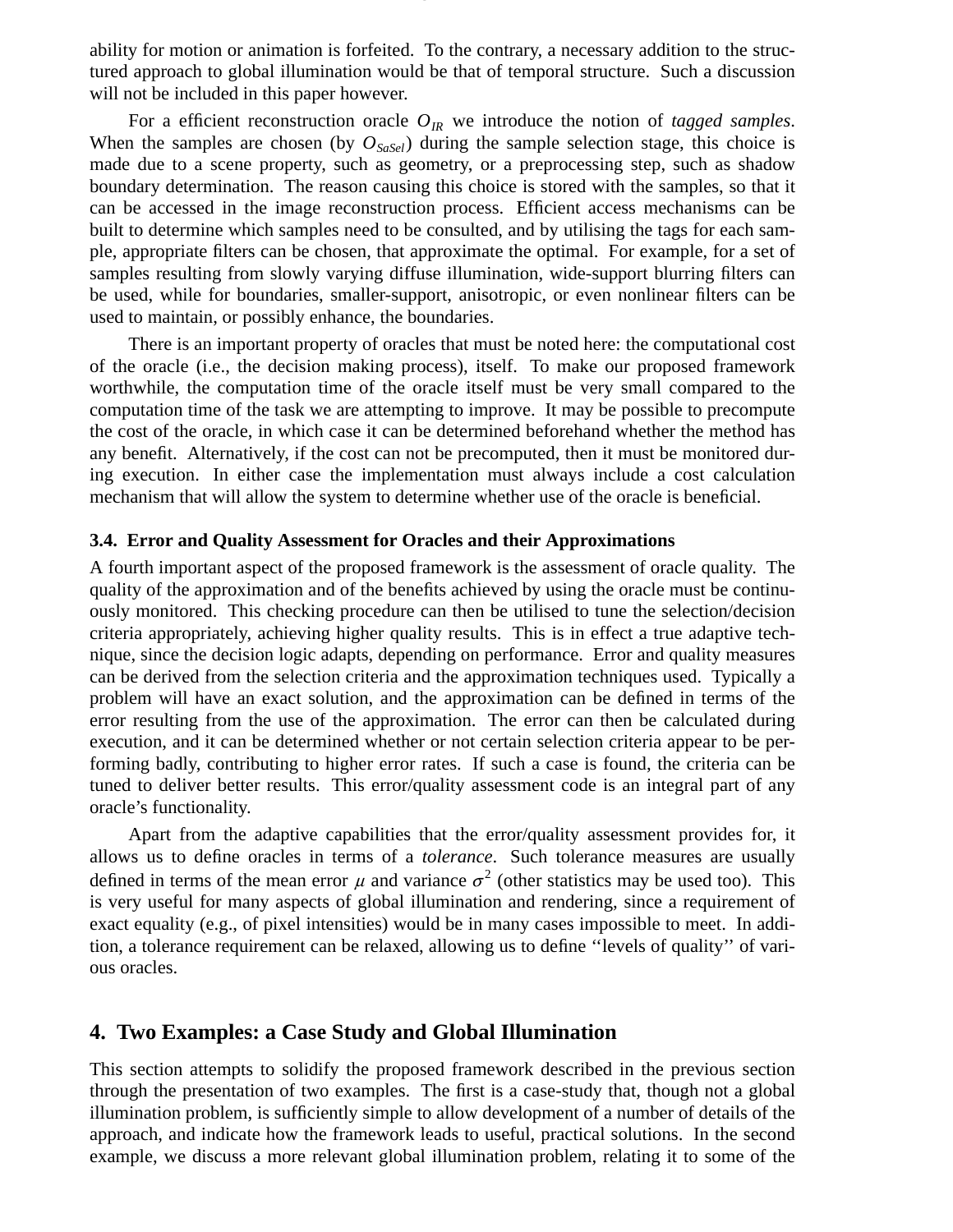oracles described in Section 3.2, albeit on a more general and abstract level than for the case study.

## **4.1. A Case Study: an Oracle for Scan Conversion**

In a traditional scan-conversion system, one may use either Gouraud shading, in which a simple interpolation of colour computed at vertices is performed, or Phong shading, in which the normals are interpolated and the local illumination model is applied at every pixel. The difference in the renderings can be significant, mainly with respect to the highlights and the banding artifacts. Phong shading is obviously much more expensive computationally, so it is desirable to use it as rarely as possible. For the purpose of this discussion we will assume that the desired quality of rendering is the one generated purely by the application of Phong shading throughout (though it is questionable whether or not Phong shading always gives the best results). For a given scene, and within a certain tolerance (defined in terms of the mean  $\mu$  and the variance  $\sigma^2$ ), we can create the same image by selectively using Gouraud shading for certain cases. We represent this requirement in terms of the previously described framework as follows. Let  $O(\Pi, S, \tau)$  be an oracle with respect to a primitive  $\Pi$  (e.g., polygon, scan-line) a scene *S* and a tolerance  $\tau$ , that answers the question: "To generate an image of the desired quality, which shading rule should I use ?'' as follows:

| $O(\Pi, S, \tau) = \{$ | Phong<br>Neither | when quality of alternatives exceeds tolerance<br>Gouraud <i>when satisfactory</i><br>when only simple shading required (e.g., $\Pi$ is in shadow) |
|------------------------|------------------|----------------------------------------------------------------------------------------------------------------------------------------------------|
|------------------------|------------------|----------------------------------------------------------------------------------------------------------------------------------------------------|

The general benefits of the oracle framework has been discussed above. One of these is that of software engineering encapsulation that is provided for free. The oracle can be seen as an ''object'', that encapsulates the decision making logic for the shading rule selection. The specific oracle O would be used in the following way in a real rendering system:

```
foreach Polygon
foreach scan-line span Sp of polygon
    answer = O(S_p, S, \tau)if answer == ''Gouraud''
         ScanConvGouraud(S_n)
    else if answer == ''Phong''
         ScanConvPhong(S_n)
    else
         ScanConvConst(Sp)
```
This oracle is now well defined, and we wish to see how to take advantage of scene structure to develop an approximation, as well as the oracle cost and error/quality evaluation metrics.

## **4.1.1. Relevant Aspects of Scene Structure**

Due to the limited nature of the specific problem we are able to create an extensive list of structural aspects that affect the choice of shading rule. We will construct the list assuming a polygon primitive, since the scan-line case can be derived.

The purely geometric scene properties that are relevant are the following: polygon area, polygon shape, planarity, vertex normals and their variation, rate of change of the angle between the normal and the viewer, the distance of the polygon from the viewer, and the angle between the polygon normal and the viewing direction. Other aspects that are of importance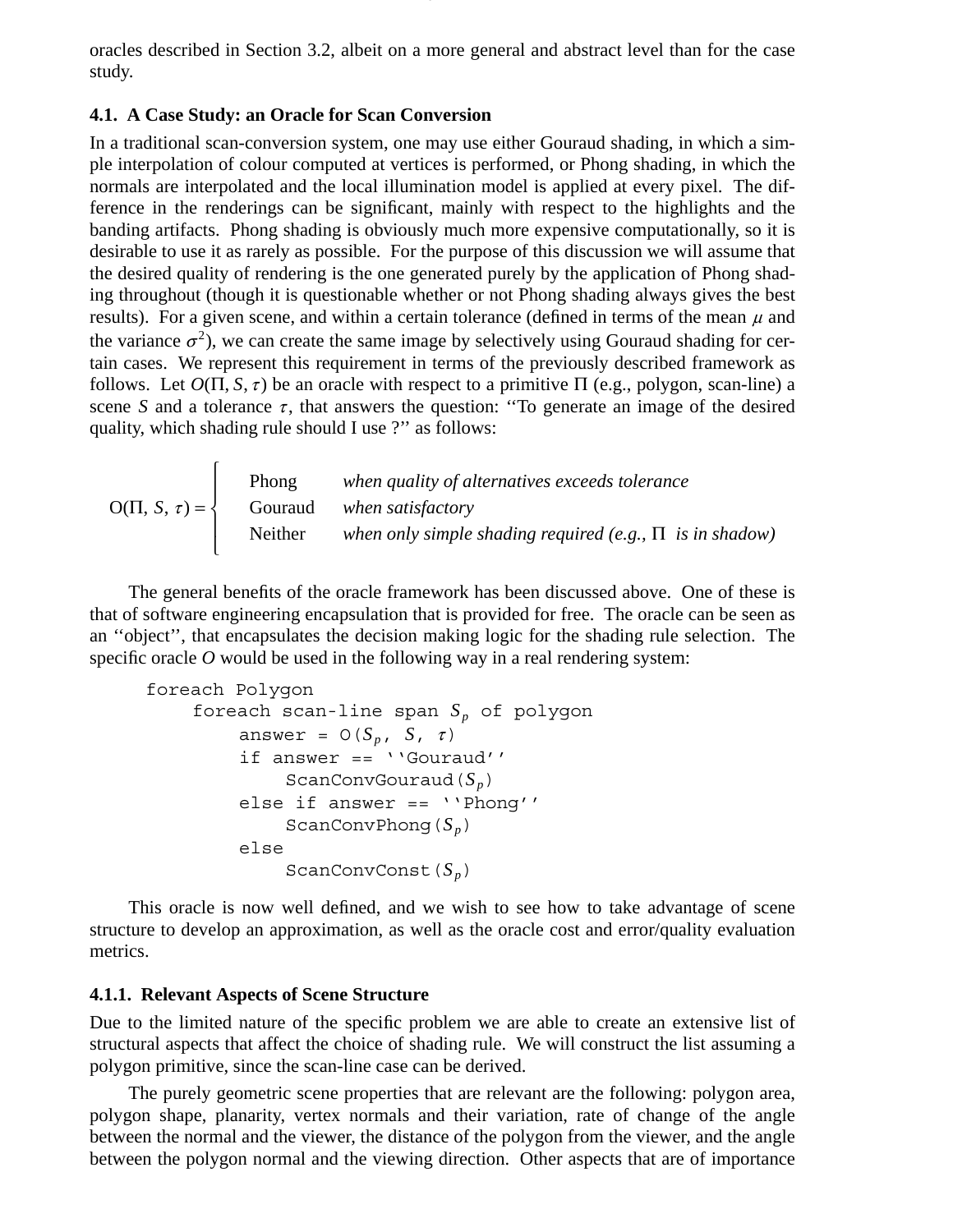are texture, surface properties and the local illumination model used, as well as light and shadow information. Each of these properties of the scene contributes to the decision of whether it is possible to use Gouraud shading, without significant degradation in image quality.

The properties above convey information that is relevant to the result of the applied shading rule. As an example, if the polygon is planar, and there is no variation in vertex normal, and in addition the angle between the viewer and the normal changes very little, Gouraud can be used without a problem. Obviously one can construct arbitrary combinations of cases that result in situations with varying degrees of certainty as to whether the shading rule can be substituted.

To allow a decision to be made, one can assign a weight to each of the properties, and construct a weighted sum that is then used as the decision variable (e.g., if the sum is larger than .5 one can use Gouraud). In addition one can rank each aspect so that the more important ones are those examined first (for example whether or not the polygon is in shadow), and apply increasingly complex heuristics to detect easy reject/accept cases.

The determination of the weights is initially a static, precomputation phase, followed by dynamic alteration discussed in Section 3.4. The static determination is based on a careful analysis of the effect each parameter or its variation has on the calculated (mean) intensity. Even for a simple case like this, one has to see how each of the properties listed above affects the final result, and express the effect each has by assigning appropriate weights.

#### **4.1.2. Oracle Cost**

The issue of oracle cost is of course of major importance. The case we have here is straightforward, since we have a yes/no decision to make. Suppose we have a sequence  $Opt_1, Opt_2, \cdots$  of rendering options ordered by (increasing) costs. In our specific example, the rendering options are none, Gouraud, and Phong. We can also define a hierarchy of possible oracles as follows:

| $O^1(S, S, \tau)$ Choose shading rule for entire scene S |
|----------------------------------------------------------|
| $O^2(0, S, \tau)$ Choose shading rule for object O       |
| $O^{3}(P, S, \tau)$ Choose shading rule for polygon P    |
| $O^4(S_p, S, \tau)$ Choose shading rule for span $S_p$   |

We will also write  $Opt<sup>i</sup><sub>j</sub>$  to denote that option *j* is being used at level *i* of this hierarchy. A number of cost constraints are evident:

$$
Cost(Opt_{j+1}^i) > Cost(O^i) + Cost(Opt_j^i),
$$

where  $Cost(O^i)$  indicates the computational cost of the oracle  $O^i$  itself, while  $Cost(Opt^i_j)$  is the cost of using rendering option *j* at level *i*. For example, if  $i = 4$  and  $j = 2$ , then the above constraint states that the use of Phong shading across a scan-line span must be more expensive than the cost of evaluating the oracle for this primitive together with the cost of employing Gouraud shading for the span. If it is more expensive to use the oracle to determine that one can shade scan-lines with Gouraud than it is to compute directly with Phong the advantage of the whole technique is lost.

In our case the cost of the computation for the oracle is fixed, and the cost of each option is also easily calculable since the cost of the application of illumination model and of the incremental operations is known, given a set number of pixels †.

<sup>&</sup>lt;sup> $\dagger$ </sup> Depending on the algorithm used for visibility, the cost comparison between  $O^1$  and  $O^2$  may prove problematic, but we will assume for now that this is not the case.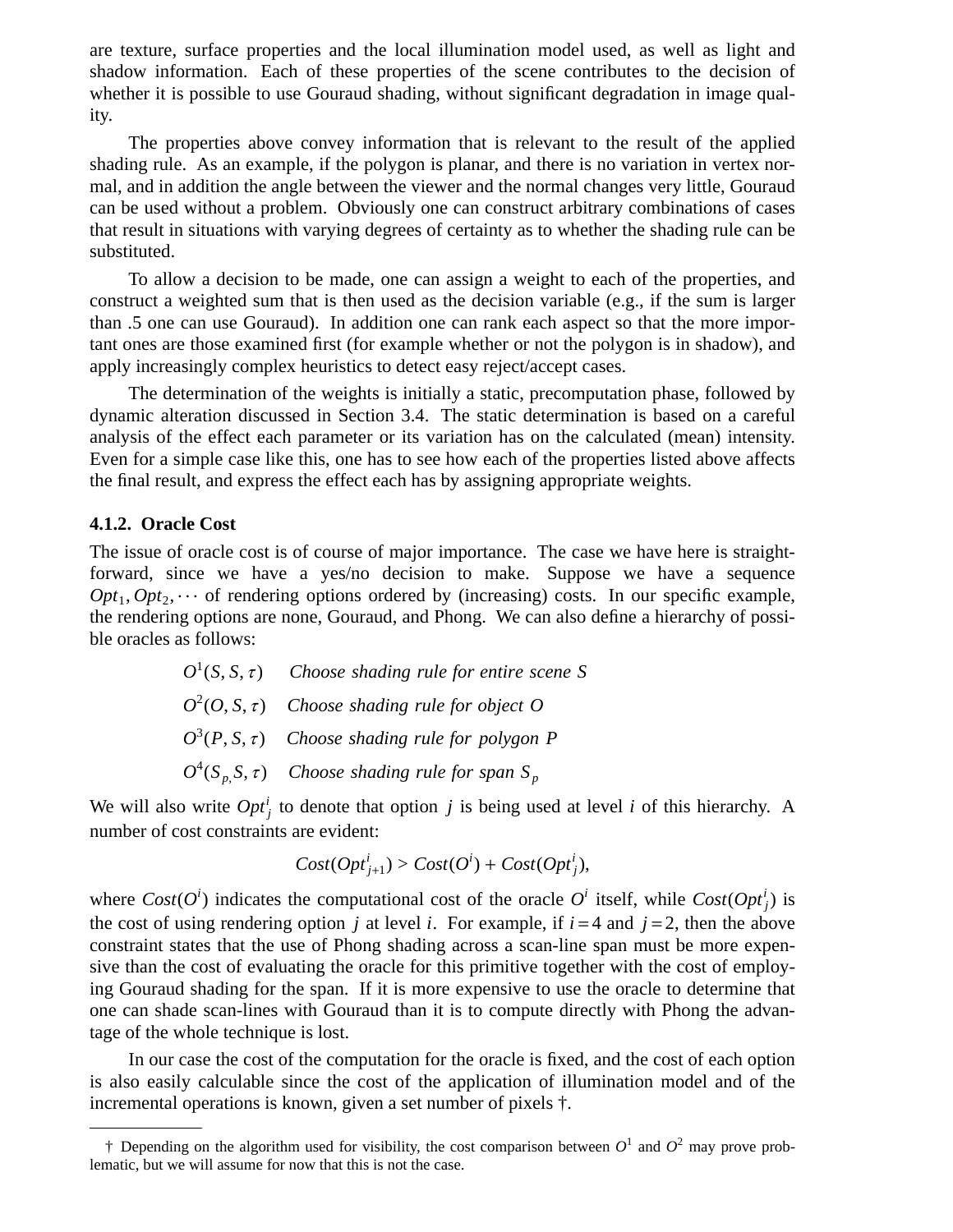## **4.1.3. Error/Quality Assessment and Adaptivity**

As discussed in the previous section an important aspect of the oracle approximation process is determining the success of the selection strategy, which is the choice of shading rule in our case. A first order approach would be for the oracle to perform ''random tests'' in which when it selects Gouraud it also computes some pixels of Phong and computes the real mean error  $\mu$  and variance  $\sigma^2$ . A second order approach is to identify those parts of the shading rule equations that are most influential in the determination of the intensity, which can be determined by the weights used in the selection process, and compute an approximation of the error metrics, thus saving computation. When the oracle decides that it is performing poorly, it re-examines the weight assignments. By keeping track of selection history, it will be able to determine which weights are incorrect, and modify them so that they are closer to the correct decision.

## **4.2. An Example of Structural Diffuse Illumination**

In this section we will present an augmented, progressive refinement radiosity-based solution to global illumination. Since this a much more involved and complicated problem than that of the shading rule, the discussion is necessarily less detailed and at a more abstract level. We formulate the problem in terms of two main oracles. The first is an approximation to the sample selection oracle  $O_{S_0S_0}$ , treating patches as illumination samples. The approximation uses knowledge of the scene structure to determine patch size. The second is an approximation to oracle  $O_{IR}$ , that, given a set of pixels associated to a patch or set of patches, selects a filter to be used.

## **4.2.1. Approximating the Sample Selection Oracle**

The oracle implementation bases its choice of patches and patch size on a two-step selection process. The first step takes into account the effect of viewing parameters, and the second performs a preprocessing step to determine the influence of geometry and shadow boundary information.

As a first step we allow patch sizes to vary, depending on the size of the projection of each object onto the screen. In this fashion, objects that have a small screen projection are subdivided into a smaller number of patches. The area of each of these patches is calculated at subdivision time, since this is necessary in form-factor calculation. It must be noted that initial patch size, even for large objects, is taken to be significantly larger than in a normal radiosity-based approach.

In a second step, shadow boundary computation is performed in the spirit of (Atherton et al. 1978), from light cast from the initial emitters, onto the remaining objects in the scene. Object proximity is considered in these calculations, since diffuse emitters do not produce sharp shadows beyond a certain distance (or solid angle). These boundaries are then utilised to subdivide the patches that they intersect, so that a finer meshing exists along shadow boundaries. Other considerations, such as geometry information, and proximity, especially to light sources, can be used to further refine the meshing approach. All additional subdivision is subject to the projected screen size constraint: i.e., if the projected object is very small, subdivision will not be performed.

## **4.2.2. Approximating the Reconstruction Oracle**

The reconstruction phase implements a simple form of the ''tagged sample'' concept. For patches that have not undergone additional subdivision, and thus do not have shadow boundaries crossing them, wide area filters are used to effect smooth blurring. An additional criterion in the kernel selection can depend on surface properties such as the existence of texture. Fast approximations based on table lookups or pyramidal techniques can be used (Feibush et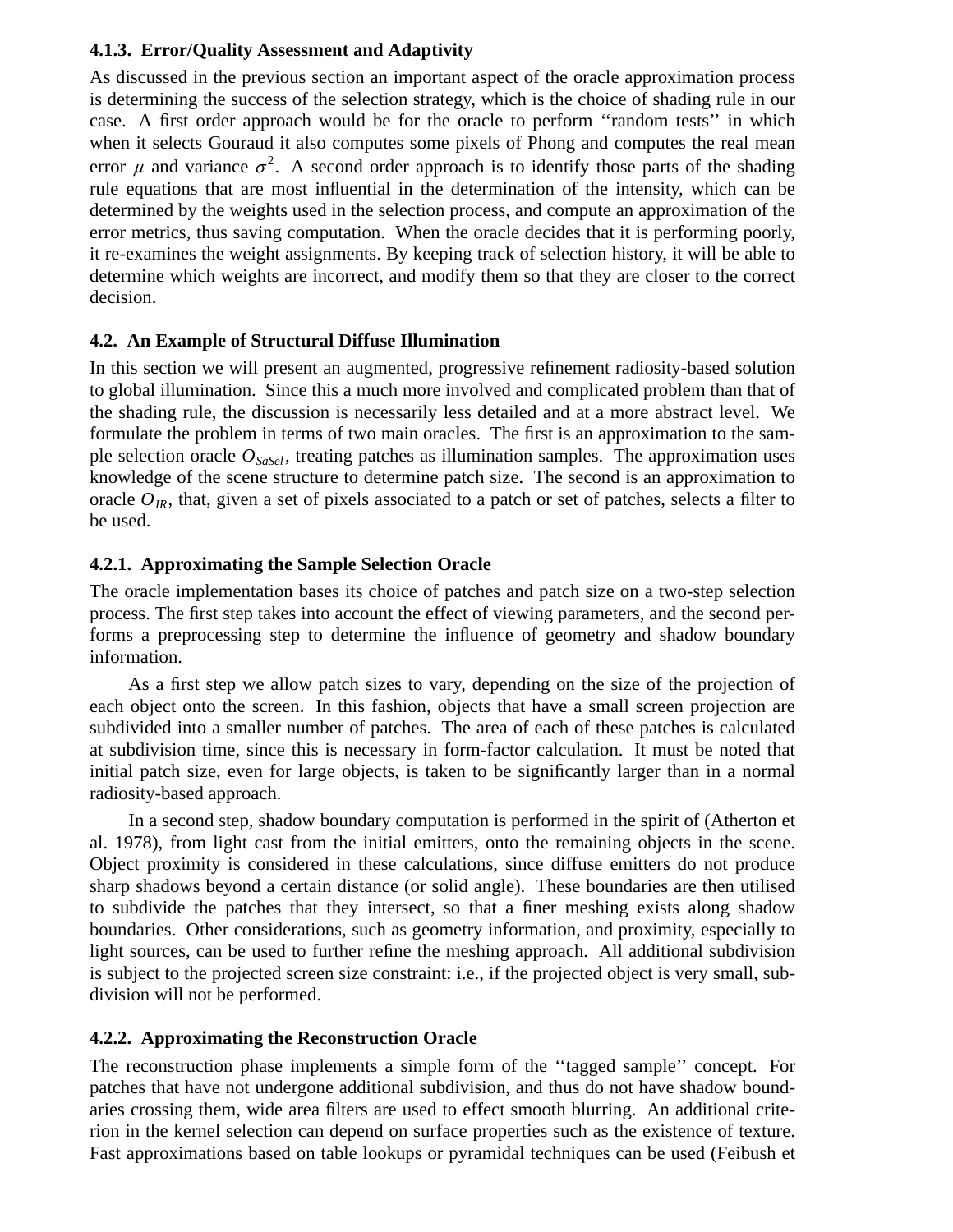al. 1980, Williams 1983). For more highly subdivided patches, blurring will not be attempted, allowing shadow boundaries, and intensity variations due to geometry to be more pronounced than in the standard solution.

- 13 -

## **4.2.3. Using the Oracles in the Enhanced Algorithm**

The enhanced algorithm can now utilise these two oracles as black boxes. Instead of the initial static subdivision of the scene that typically occurs in traditional radiosity-based implementations, the first oracle is used, resulting in the generation of an ''intelligent'' selection of patches and patch sizes. This set of patches is subsequently used in the traditional progressive refinement solution. The number of patches will have been reduced compared to a straightforward patch subdivision (see Fig. 2). As a result the actual computation time for a converged solution will be significantly reduced, since the hemi-cube operation complexity is dependent on the number of patches in the environment.



Simple Patch-based subdivision Adaptive subdivision

## **Fig. 2: Comparison of Adaptive and Simple Subdivision**

At the final rendering stage, the filter selection oracle will be used instead of the usual bilinear interpolation (Goral et al. 1984). This will lead to better defined boundaries for shadows and corners, at a fraction of the cost of higher subdivision that would be required to achieve the same result using the traditional approach.

## **5. Discussion and Future Directions**

As we have seen, structure for the rendering process, both in the scene representation and in sampling/reconstruction, is an important factor that can significantly contribute to global illumination algorithms. The discussion of previous work indicated that, perhaps unknowingly, previous authors have capitalised on certain aspects of structure. In this paper we discussed how conscious and increased structure utilisation can benefit previous approaches.

We then proposed a new structure-directed framework based on the concept of oracles. We discussed initial approaches to approximating these ideal procedures. A discussion of their cost followed, together with simple suggestions on quality and error assessment, their adaptive nature and their definition in terms of tolerance factors.

We presented two examples: a detailed case study on how the framework can be of practical use, and an example for a radiosity-based progressive refinement approach that gives an indication of how this method relates to global illumination.

Further research is being pursued departing from existing global illumination techniques, that will take full advantage of the principles outlined in this paper. As such, algorithms developed will not be retrofitted to accommodate a structural approach but will be designed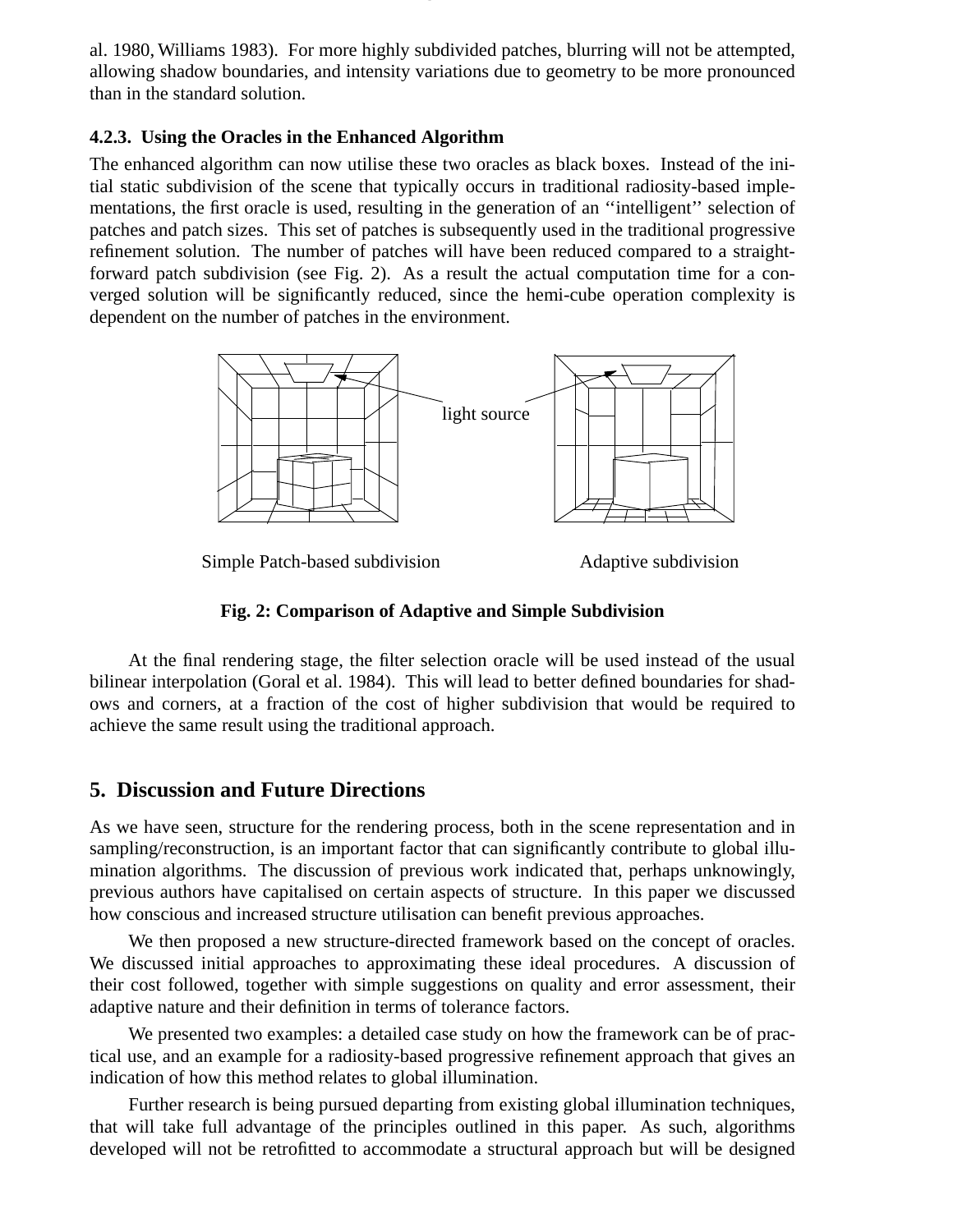from the outset with it in mind.

To conclude, we are convinced that a structural approach to global illumination is a worthwhile area for future research. By carefully considering information given in scene descriptions, appropriately tuning data representation, and correctly structuring sampling and reconstruction methods in terms of abstractions such as oracles, it is quite possible that global illumination algorithms will see dramatic improvements both in terms of computational speed and storage requirement reduction.

## **Acknowledgements**

The authors gratefully acknowledge the financial support of National Science and Engineering Research Council of Canada, the Information Technology Research Centre of Ontario, and the University of Toronto, for this research and for travel to the workshop. Thanks also to Pierre Poulin for reviewing an early version of this paper, Gavin Miller for fruitful discussions and also Greg Ward and the reviewers for their useful comments that significantly improved the presentation of this work.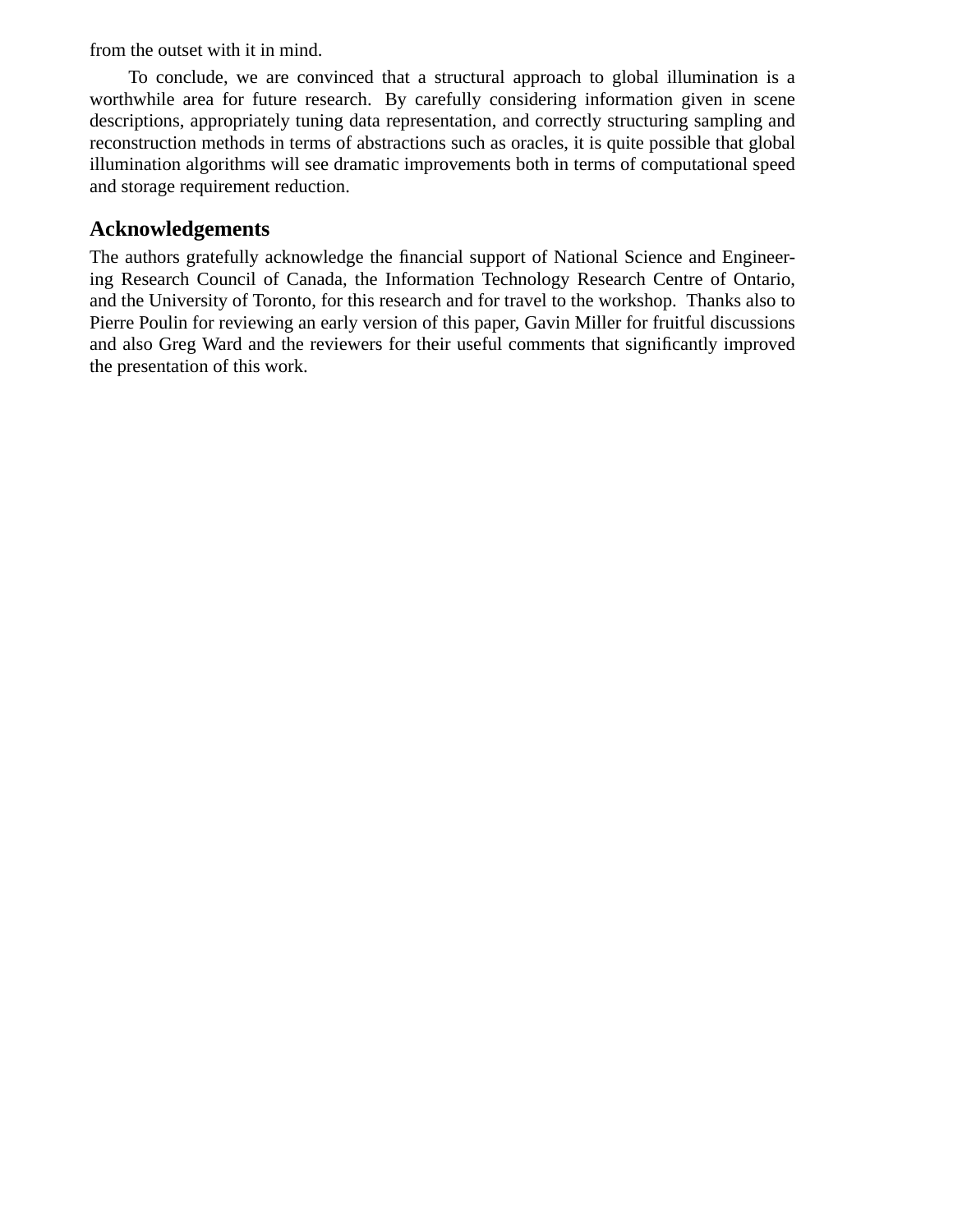#### **References**

Hammersly, John M. and Handscomb, David C. (1964) *''Monte Carlo Methods*'', Methuen, London .

- 15 -

- Ward, Gegory J., Rubinstein, Francis M., and Clear, Robert D. (1988) ''A Ray Tracing Solution for Diffuse Interreflection,'' *ACM Computer Graphics (SIGGRAPH '88 Proceedings)*, vol. 22, no. 4.
- Ward, Gregory J. and Rubinstein, Francis M. (1988) ''A New Technique for Computer Simulation of Illuminated Spaces,'' *Journal of the Illuminating Engineering Society*, vol. 17, no. 1, pp. 80-91.
- Thomas, David, Netravali, Arun N., and Fox, D. S. (1989) ''Anti-aliased Ray-Tracing with Covers,'' *Computer Graphics Forum*, vol. 8, pp. 325-336.
- Goral, Cindy M., Torrance, Kenneth E., Greenberg, Donald P., and Battaile, Bennet (1984) ''Modelling The Interaction Of Light Between Diffuse Surfaces,'' *ACM Computer Graphics (SIGGRAPH '84 Proceedings)*, vol. 18, no. 3.
- Cohen, Michael F. and Greenberg, Donald P. (1985) ''The Hemi-Cube, A Radiosity Solution For Complex Environments,'' *ACM Computer Graphics (SIGGRAPH '85 Proceedings)*, vol. 19, no. 3.
- Cohen, Michael F., Greenberg, Donald P., Immel, David S., and Brock, P. J. (1986) ''An Efficient Radiosity Approach for Realistic Image Synthesis,'' *IEEE Computer Graphics & Applications*, vol. 6, no. 3.
- Wallace, John R., Elmquist, Kells A., and Haines, Eric A. (1989) ''A Ray-Tracing Algorithm for Progressive Radiosity,'' *ACM Computer Graphics (SIGGRAPH '89 Proceedings)*, vol. 23, no. 3.
- Cohen, Michael F., Chen, Eric S., Wallace, John R., and Greenberg, Donald P. (1988) ''A Progressive Refinement Approach to Fast Radiosity Image Generation,'' *ACM Computer Graphics (SIGGRAPH '88 Proceedings)*, vol. 22, no. 4.
- Chen, Shenchang Eric (1989) ''A Progressive Radiosity Method and its Implementation in a Distributed Processing Environment,'' *Masters of Science Thesis, Cornell University*.
- Woo, Andrew and Amanatides, John (1990) ''Voxel Occlusion Testing: A Shadow Determination Accelerator for Ray Tracing,'' *Proceedings of Graphics Interface '90*.
- Weghorst, Hank, Hooper, Gary, and Greenberg, Donald P. (1984) ''Improved Computational Methods for Ray-Tracing,'' *ACM Transactions on Graphics*, vol. 3, no. 1.
- Williams, Lance (1983) ''Pyramidal Parametrics,'' *ACM Computer Graphics (SIGGRAPH '83 Proceedings)*, vol. 17, no. 3, pp. 1-11.